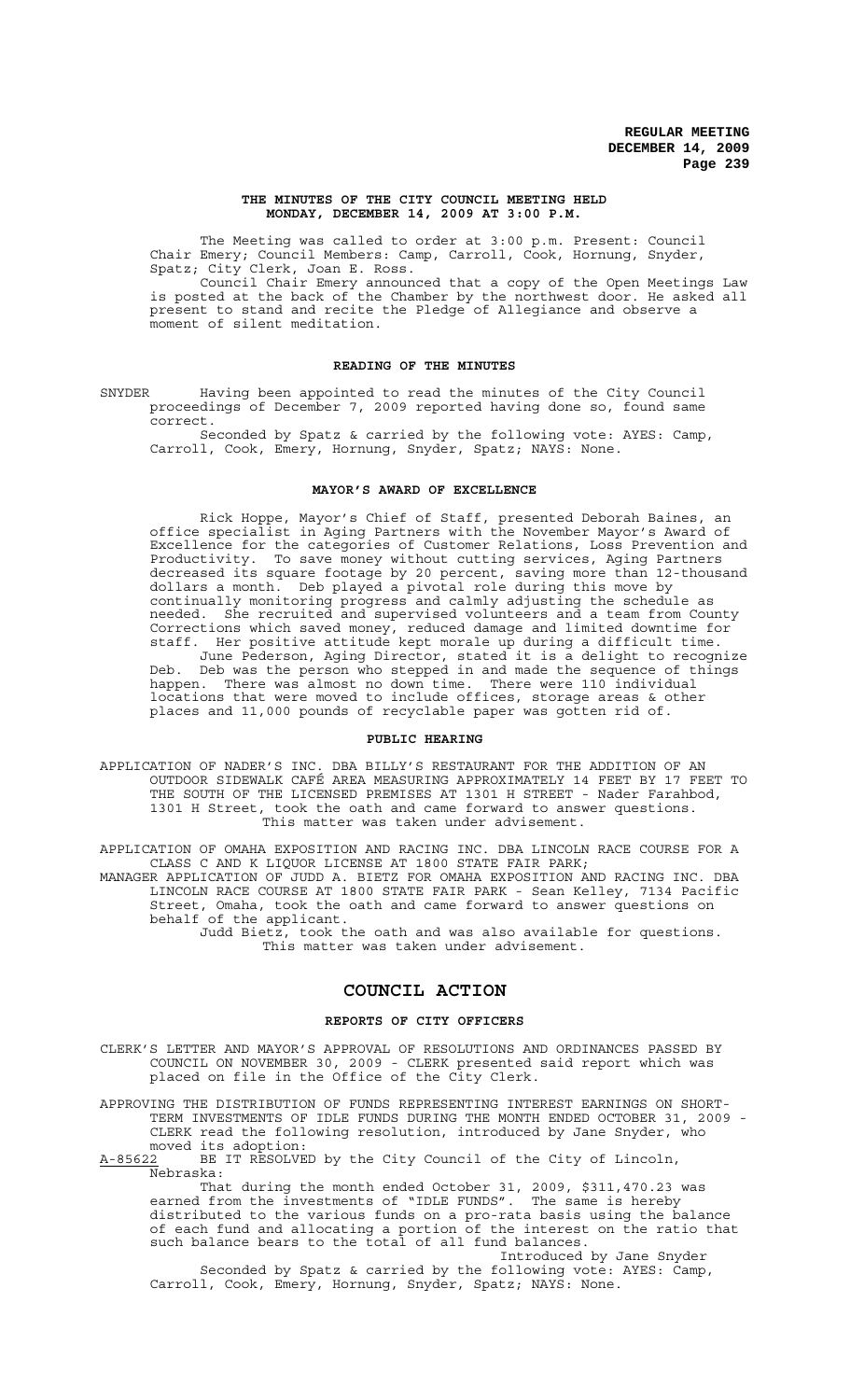- REPORT FROM CITY TREASURER OF CITY CASH ON HAND AT THE CLOSE OF BUSINESS OCTOBER 31, 2009 - CLERK presented said report which was placed on file in the Office of the City Clerk. **(5-21)**
- LINCOLN WATER & WASTEWATER SYSTEM RECAPITULATION OF DAILY CASH RECEIPTS FOR NOVEMBER 2009 - CLERK presented said report which was placed on file in the Office of the City Clerk. **(8-71)**
- REPORT FROM CITY TREASURER OF FRANCHISE TAX FOR THE MONTH OF OCTOBER, 2009 FROM BLACK HILLS/NEBRASKA GAS UTILITY COMPANY, LLC - CLERK presented said report which was placed on file in the Office of the City Clerk. **(16-1)**
- REPORT FROM CITY TREASURER OF COUNTY E911 FOR THE PERIOD JULY TO SEPTEMBER 2009: TWC DIGITAL PHONE; SEPTEMBER 2009: CHARTER FIBERLINK; OCTOBER 2009: AT&T OF MIDWEST, ACN, COMTEL TELCOM ASSETS, GRANITE, QWEST COMM., 8X8, TWC DIGITAL PHONE, LEVEL 3, LEVEL 3, VONAGE AMERICA, VONAGE AMERICA, BUDGET PREPAY, INETWORK GROUP, INETWORKS GROUP, 8X8 - CLERK presented said report which was placed on file in the Office of the City Clerk. **(20)**
- REPORT FROM CITY TREASURER OF OCCUPATION TAXATION FOR JULY TO SEPTEMBER 2009: MEGAPATH, RELIANCE, MATRIX; SEPTEMBER 2009: AT&T, USCOC OF GREATER IOWA, TWC DIGITAL PHONE, VIRGIN MOBILE USA, NEBRASKA TECHNOLOGY & TELECOMM., WINDSTREAM NEBRASKA #150, WINDSTREAM NEBRASKA #494, SPRINT, NEW CINGULAR WIRELESS, QWEST COMM., VERIZON WIRELESS, OMAHA CELLULAR, GUARANTEED PHONE SERVICE, CELLCO PARTNERSHIP, NORSTAN NETWORK, SIOUX CITY MSA, 800 RESPONSE INFO., NETWORK BILLING, BROADWING, UCN, AIRESPRING, GRANITE, TELECORP, PRIMUS, USCOC OF NE/KS, XO, WORKING ASSETS, ARIZONA TELEPHONY, GLOBAL CROSSING, COMTEL, ACN, IDT DOMESTIC, GLOBALSTAR USA, MCLEODUSA, ONSTAR, TRANS NATIONAL, ACCESSLINE, PUBLIC COMM., QUANTUM SHIFT, FARM BUREAU, TON SERVICES, KDDI AMERICA, CINCINNATI BELL, INTELLICAL OPERATOR, TCG OMAHA, CIT LONG DISTANCE, VOICECOM, TRACFONE, IBM GLOBAL, CIMCO; OCTOBER 2009: UNITE PRIVATE NETWORKS, D&D, NEXTEL, SPRINT, SPRINT SPECTRUM, MCI, WINDSTREAM NEBRASKA #150, SBC LONG DISTANCE, NETWORK BILLING, BT AMERICAS, TOTAL HOLDINGS, LIGHTYEAR, ZONE TELECOM, TRI-M, ENHANCED COMM., TSG GLOBAL, NOSVA, FIRST COMMUNICATIONS, GLOBALCOM, 360NETWORKS(USA), VIAERO WIRELESS, NOS, WHOLESALE CARRIER, NEXTEL WEST, COVISTA, ATS MOBILE, PIONEER TELEPHONE, YESTEL USA, I-WIRELESS - CLERK presented said report which was placed on file in the Office of the City Clerk. **(20)**

### **PETITIONS & COMMUNICATIONS**

THE FOLLOWING HAVE BEEN REFERRED TO THE PLANNING DEPT.:

Change of Zone 09027 - requested by Manzitto, Inc. and Michael Builders corp. from R-3 to B-2 on property located at Lucile Drive and Pioneers Boulevard.

Change of Zone 09028 - requested by Lancaster County Board of Commissioners from P to R-4 on property located at S. 10<sup>th</sup> Street and South Street.

Special Permit 384G - requested by Tabitha Health Care Facilities for an amendment to expand the existing health care facility on property located at 4720 Randolph Street.

Special Permit 09027 - requested by Ocho Properties, LLC to allow an indoor kennel on property located at S. 40<sup>th</sup> Street and Old Cheney Road.

Administrative Amendment No. 09021 to Change of Zone No. 06075, Wilderness Commons Planned Unit Development, approved by the Planning Director on December 2, 2009, requested by Engineering Design Consultants, LLC., to:

A. Change the land use on certain lots as shown on the site plan;<br>B. Expand the allowable square feet in the PUD by 20,000

- B. Expand the allowable square feet in the PUD by 20,000 sq. ft. from 600,000 sq. ft. to 620,000 sq. ft.;
- C. Reduce the number of lots in Block 2 from 14 to 6;
- D. Add S. 39<sup>th</sup> St. as a private roadway;
- E. Add Edelweiss Ct. as a right-in, right-out, on to S.  $40^{\text{th}}$  St.;
- F. Revise the site layout and various site notes; G. Increase the height from 40 feet to 55 feet in the

interior of the PUD, excluding lots on the perimeter, on property generally located on the southwest corner of 40<sup>th</sup> St. and Yankee Hill Rd. - CLERK presented said report which was placed on file in the Office of the City Clerk.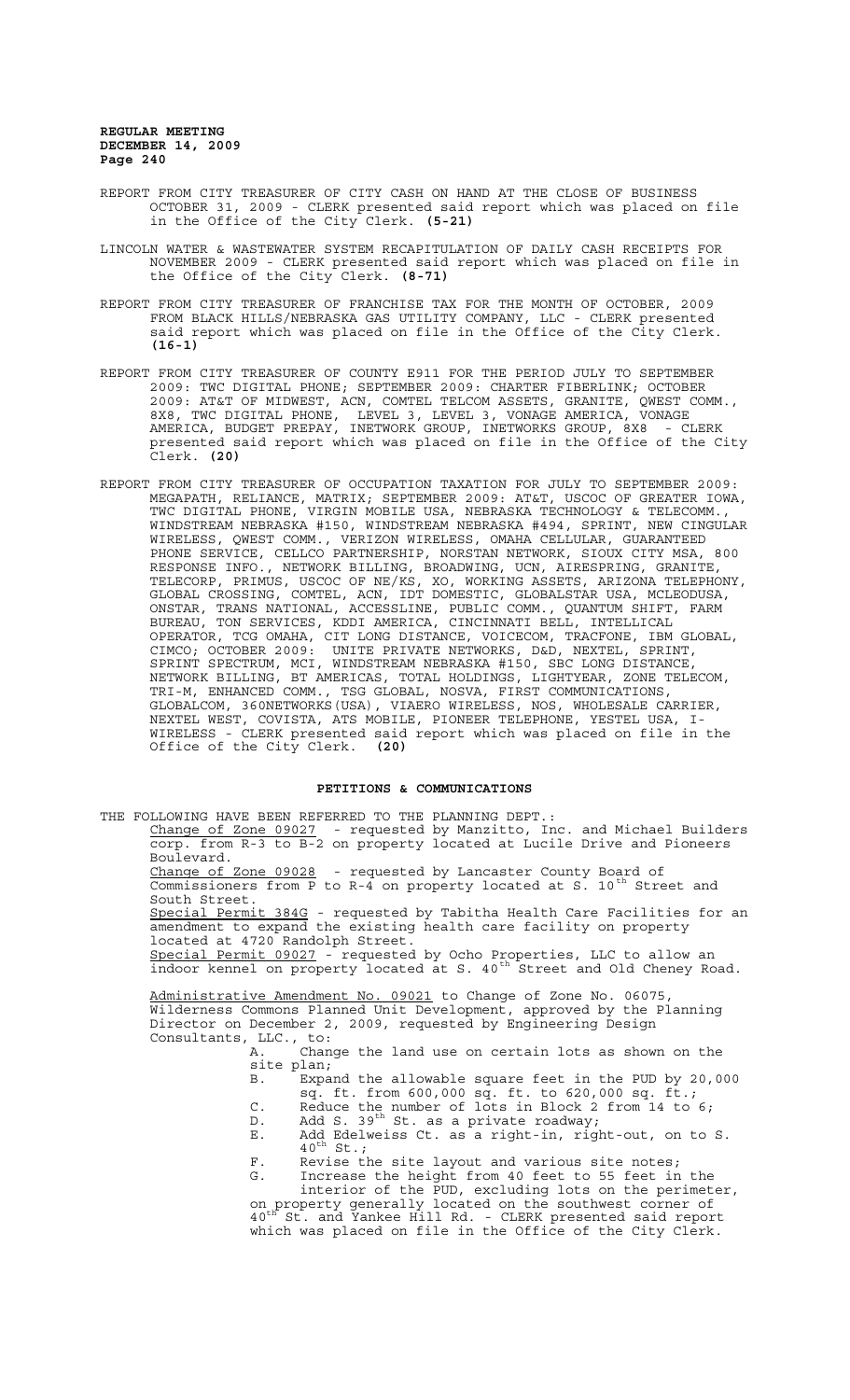Administrative Amendment No. 09073 to Special Permit No. 1988, approved by the Planning Director on December 4, 2009, requested by Hausmann Construction, Inc., to:

- A. Transfer the 30 unassigned dwelling units to Lot 3, Tamarin Ridge 1st Addition, to bring the total multifamily dwelling units permitted on this lot to 190; B. Clarify Note #1 under Community Unit Plan General Notes on building height,
- on property generally located at 7400 Jacob Creek Dr. - CLERK presented said report which was placed on file in the Office of the City Clerk.

SETTING THE HEARING DATE OF MONDAY, JANUARY 4, 2010, AT 3:00 P.M. FOR THE APPLICATION OF WHITEHEAD, INC. DBA U STOP 4 FOR A CLASS D LIQUOR LICENSE LOCATED AT 6600 N. 84 $^{TH}$  STREET - CLERK read the following resolution, introduced by Jane Snyder, who moved its adoption:

A-85623 BE IT RESOLVED by the City Council, of the City of Lincoln, that a hearing date is hereby set for Monday, January 4, 2010 at 3:00 p.m. or as soon thereafter as possible in the City Council Chambers, County-City Building, 555 S. 10<sup>th</sup> St., Lincoln, NE, for Application of Whitehead, Inc. dba U Stop 4 for a Class D liquor license located at 6600 N. 84<sup>th</sup> Street.

If the Police Dept. is unable to complete the investigation by said time, a new hearing date will be set.

Introduced by Jane Snyder Seconded by Spatz & carried by the following vote: AYES: Camp, Carroll, Cook, Emery, Hornung, Snyder, Spatz; NAYS: None.

- SETTING THE HEARING DATE OF MONDAY, JANUARY 11, 2010, AT 3:00 P.M. ON THE FOLLOWING APPLICATIONS FOR 11 WALGREEN COMPANY LOCATIONS FOR CLASS D LIQUOR LICENSES: 5701 VILLAGE DRIVE, 8300 NORTHERN LIGHTS DRIVE, 5500 RED ROCK LANE, 1301 O STREET, 2600 S. 48<sup>TH</sup> STREET, 7045 O STREET, 4000 S.  $70^{\text{TH}}$  STREET, 2502 N.  $48^{\text{TH}}$  STREET, 1701 SOUTH STREET, 4811 O STREET AND 2630 PINE LAKE ROAD - CLERK read the following resolution, introduced by Jane Snyder, who moved its adoption:
- A-85624 BE IT RESOLVED by the City Council, of the City of Lincoln, that a hearing date is hereby set for Monday, January 11, 2010 at 3:00 p.m. or as soon thereafter as possible in the City Council Chambers, County-City Building, 555 S. 10<sup>th</sup> St., Lincoln, NE, for Application of 11 Walgreen Company locations for Class D liquor licenses located at: 5701 Village Drive, 8300 Northern Lights Drive, 5500 Red Rock Lane, 1301 O Street, 2600 S.  $48^{th}$  Street, 7045 O Street, 4000 S. 70<sup>th</sup> Street, 2502 N.  $48^{th}$ Street, 1701 South Street, 4811 O Street and 2630 Pine Lake Road. If the Police Dept. is unable to complete the investigation by said time, a new hearing date will be set.

Introduced by Jane Snyder Seconded by Spatz & carried by the following vote: AYES: Camp, Carroll, Cook, Emery, Hornung, Snyder, Spatz; NAYS: None.

SETTING THE HEARING DATE OF MONDAY, JANUARY 11, 2010, AT 3:00 P.M. FOR THE APPLICATION OF TCN INC. DBA CHINASIA FOR A CLASS I LIQUOR LICENSE LOCATED AT 2704 Y STREET - CLERK read the following resolution, introduced by Jane Snyder, who moved its adoption:

A-85625 BE IT RESOLVED by the City Council, of the City of Lincoln, that a hearing date is hereby set for Monday, January 11, 2010 at 3:00 p.m. or as soon thereafter as possible in the City Council Chambers, County-City Building, 555 S. 10<sup>th</sup> St., Lincoln, NE, for Application of TCN Inc. dba Chinasia for a Class I liquor licenses located at 2704 Y Street. If the Police Dept. is unable to complete the investigation by said time, a new hearing date will be set.

Introduced by Jane Snyder Seconded by Spatz & carried by the following vote: AYES: Camp, Carroll, Cook, Emery, Hornung, Snyder, Spatz; NAYS: None.

## **LIQUOR RESOLUTIONS**

APPLICATION OF NADER'S INC. DBA BILLY'S RESTAURANT FOR THE ADDITION OF AN OUTDOOR SIDEWALK CAFÉ AREA MEASURING APPROXIMATELY 14 FEET BY 17 FEET TO THE SOUTH OF THE LICENSED PREMISES AT 1301 H STREET - CLERK read the following resolution, introduced by Jon Camp, who moved its adoption for approval:<br>A-85626 BE

BE IT RESOLVED by the City Council of the City of Lincoln, Nebraska:

That after hearing duly had as required by law, consideration of the facts of this application, the Nebraska Liquor Control Act, and the pertinent City ordinances, the City Council recommends that the application of Nader's Inc. dba Billy's Restaurant to expand its licensed premises by the addition of a sidewalk café area measuring 14 feet by 17 feet to the south of the presently licensed premises located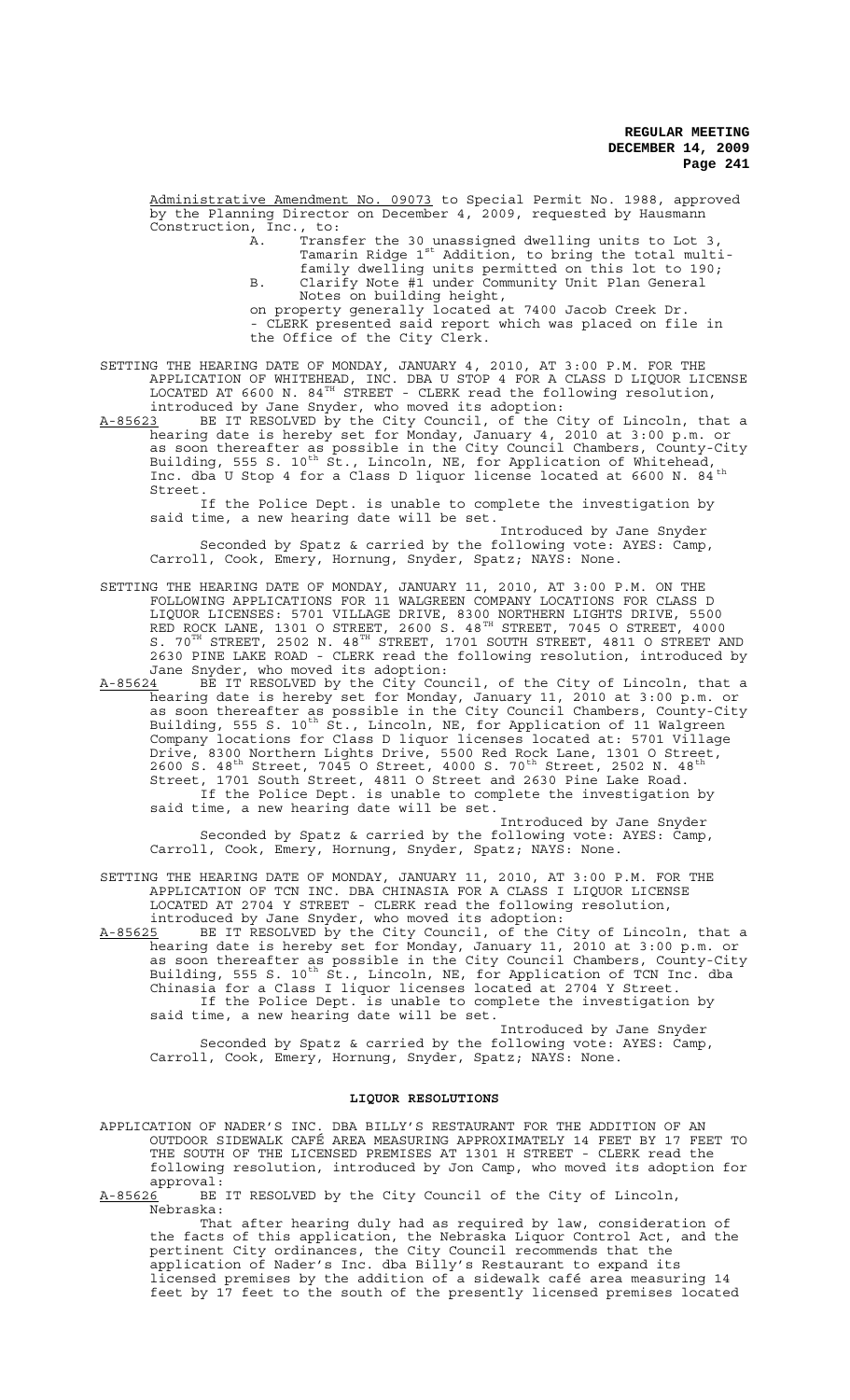at 1301 H Street, Lincoln, Nebraska, be approved with the condition that the premise complies in every respect with all City and State regulations.

BE IT FURTHER RESOLVED that the City Clerk is directed to transmit a copy of this resolution to the Nebraska Liquor Control Commission. Introduced by Jon Camp

Seconded by Spatz & carried by the following vote: AYES: Camp, Carroll, Cook, Emery, Hornung, Snyder, Spatz; NAYS: None.

APPLICATION OF OMAHA EXPOSITION AND RACING INC. DBA LINCOLN RACE COURSE FOR A CLASS C AND K LIQUOR LICENSE AT 1800 STATE FAIR PARK - CLERK read the following resolution, introduced by Jon Camp, who moved its adoption for

approval:<br>A-85627 BE BE IT RESOLVED by the City Council of the City of Lincoln, Nebraska:

That after hearing duly had as required by law, consideration of the facts of this application, the Nebraska Liquor Control Act, and the pertinent City ordinances, the City Council recommends that the application of Omaha Exposition and Racing, Inc. dba Lincoln Race Course for a Class "C" and "K" liquor license at 1800 State Fair Park, Lincoln, Nebraska, for the license period ending October 31, 2010, be approved with the condition that:

1. Applicant must successfully complete the responsible beverage server training course required by Section 5.04.035 of the Lincoln Municipal Code within 45 days of approval of this resolution. 2. The premise must comply in every respect with all city and state regulations.

The City Clerk is directed to transmit a copy of this resolution to the Nebraska Liquor Control Commission.

Introduced by Jon Camp Seconded by Carroll & carried by the following vote: AYES: Camp, Carroll, Cook, Emery, Hornung, Snyder, Spatz; NAYS: None.

MANAGER APPLICATION OF JUDD A. BIETZ FOR OMAHA EXPOSITION AND RACING INC. DBA LINCOLN RACE COURSE AT 1800 STATE FAIR PARK - CLERK read the following resolution, introduced by Jon Camp, who moved its adoption or approval:

A-85628 MHEREAS, Omaha Exposition and Racing Inc. dba Lincoln Race Course located at 1800 State Fair Park, Lincoln, Nebraska has been approved for a Retail Class "C" and "K" liquor license, and now requests that Judd A.

Bietz be named manager;

WHEREAS, Judd A. Bietz appears to be a fit and proper person to manage said business.

NOW, THEREFORE, BE IT RESOLVED by the City Council of the City of Lincoln, Nebraska:

That after hearing duly had as required by law, consideration of the facts of this application, the Nebraska Liquor Control Act, and the pertinent City ordinances, the City Council recommends that Judd A. Bietz be approved as manager of this business for said licensee. The City Clerk is directed to transmit a copy of this resolution to the Nebraska Liquor Control Commission.

Introduced by Jon Camp Seconded by Carroll & carried by the following vote: AYES: Camp, Carroll, Cook, Emery, Hornung, Snyder, Spatz; NAYS: None.

# **ORDINANCES - 2ND READING & RELATED RESOLUTIONS (as required) - NONE**

# **PUBLIC HEARING RESOLUTIONS**

ACCEPTING THE REPORT OF NEW AND PENDING CLAIMS AGAINST THE CITY AND APPROVING DISPOSITION OF CLAIMS SET FORTH FOR THE PERIOD OF NOVEMBER 16 - 30, 2009 - CLERK read the following resolution, introduced by Adam Hornung, who moved its adoption:<br>A-85629 BE IT RESOLVE BE IT RESOLVED by the City Council of the City of Lincoln, Nebraska: That the claims listed in the attached report, marked as Exhibit "A", dated December 1, 2009, of various new and pending tort claims filed against the City of Lincoln with the Office of the City Attorney or the Office of the City Clerk, as well as claims which have been disposed of, are hereby received as required by Neb. Rev. Stat. § 13-905 (Reissue 1997). The dispositions of claims by the Office of the City Attorney, as shown by the attached report, are hereby approved: ALLOWED/SETTLED CLAIMS<br>Farmers Mutual of Nebraska Edwin K. Aasen III (Nebraska School Farmers Mutual of Nebraska School Farmers Mutual of Nebraska School Farmers Mutual of Nebraska School (Claim No. P0904045)<br>Jackie Homan 292.65 Jolyn Carnes of Gymnastics South, Inc.) \$1,126.00 (Claim No. P0904045) \$ 776.74 Jackie Homan 292.65 Jolyn Carnes 200.00

John Desmond 3,890.26 Mark Maryott 1,747.78 Jeaneana M. Skretta 120.00 Century Sales & Management, LLC (Howard & Dianne McNenny) 497.45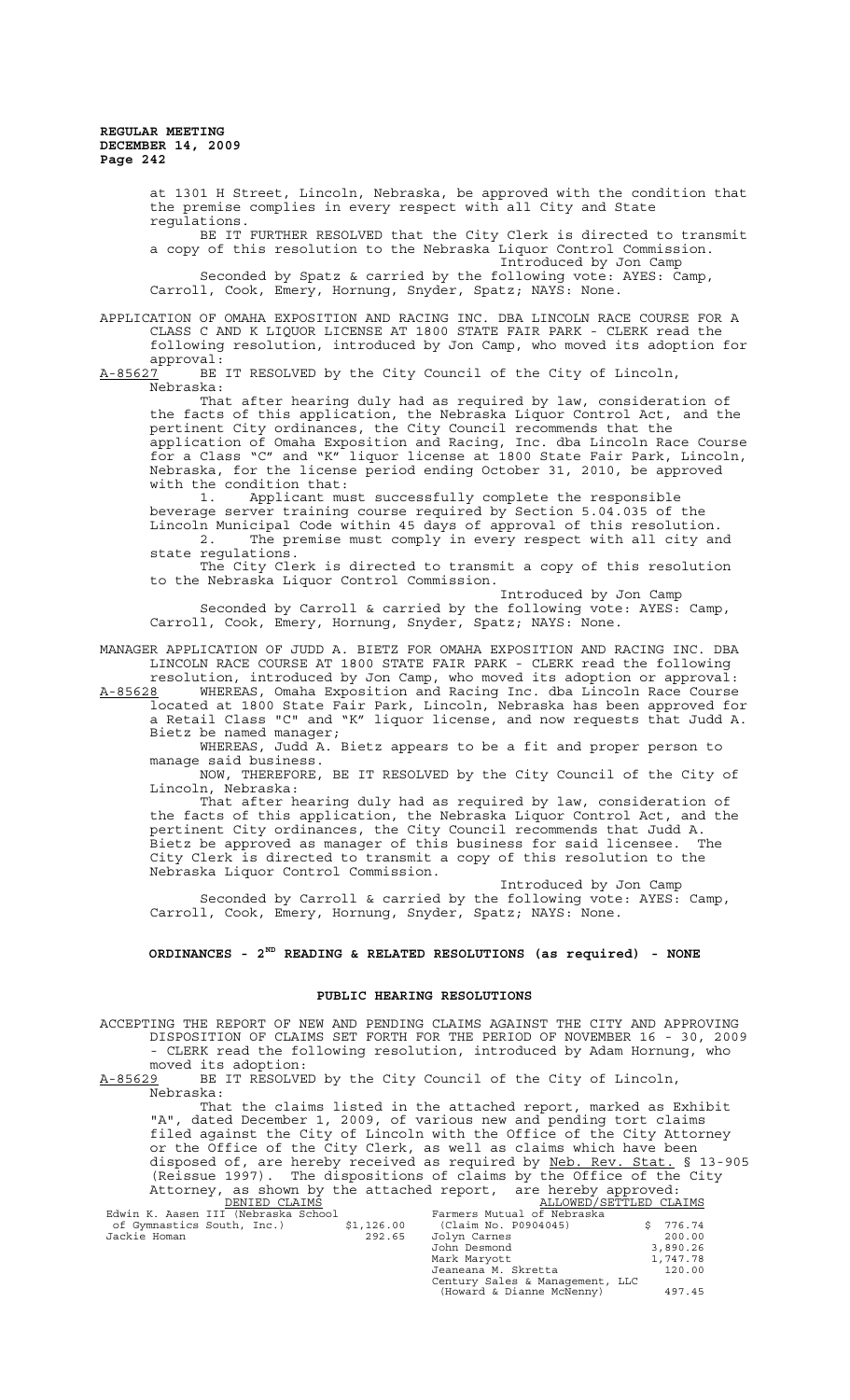Leonard Hoggatt 152.69 Brian Snofsky 1,751.74 The City Attorney is hereby directed to mail to the various claimants listed herein a copy of this resolution which shows the final disposition of their claim.

Introduced by Adam Hornung

Seconded by Spatz & carried by the following vote: AYES: Camp, Carroll, Cook, Emery, Hornung, Snyder, Spatz; NAYS: None.

# **ORDINANCE - 1ST READING & RELATED RESOLUTIONS (as required)**

- APPROVING THE AMENDED AND RESTATED SITE LEASE FROM THE CITY AND THE COUNTY TO THE LINCOLN-LANCASTER COUNTY PUBLIC BUILDING COMMISSION; THE AMENDED AND RESTATED LEASE AGREEMENT FROM THE COMMISSION TO THE COUNTY AND THE CITY; AND THE ISSUANCE OF NOT TO EXCEED \$4,750,000 OF THE COMMISSION'S TAX SUPPORTED LEASE RENTAL REVENUE BUILDING AND REFUNDING BONDS, SERIES 2010 - CLERK read an ordinance, introduced by Jane Snyder, of the City of Lincoln, Nebraska approving (A) an amended and restated site lease among the Lincoln-Lancaster County Public Building Commission, as lessee, and the City and the County of Lancaster, Nebraska, jointly, as lessor, (B) an amended and restated lease agreement among the City and the County, jointly, as lessee, and the Commission, as lessor, and (C) the issuance of not to exceed \$4,750,000 in principal amount of the Commission's tax supported lease rental revenue building and refunding bonds Series 2010; and related matters, the first time.
- APPROVING A LEASE AGREEMENT BETWEEN THE CITY AND THE VILLAGE OF FIRTH FOR THE LEASE OF SPACE BY THE LINCOLN AREA AGENCY ON AGING FOR ITS ACTIVAGE CENTER PROGRAM AT 311 NEMAHA STREET, FIRTH, NEBRASKA FROM SEPTEMBER 1, 2009 TO AUGUST 31, 2010 - CLERK read an ordinance, introduced by Jane Snyder, accepting and approving a Lease Agreement between the City of Lincoln and the Village of Firth for the lease of office space by the Lincoln Area Agency on Aging for its ActivAge Center Program at 311 Nemaha Street, Firth, NE 68358 for a term beginning September 1, 2009 through August 31, 2010, the first time.
- AUTHORIZING THE SALE OF SURPLUS PROPERTY DESCRIBED AS PORTIONS OF LOTS 11 AND 12, WESLEYAN HEIGHTS ADDITION, GENERALLY LOCATED NORTHWEST OF NORTH 41ST STREET AND GREENWOOD STREET TO DENNIS WOHLERS - CLERK read an ordinance, introduced by Jane Snyder, authorizing the sale of a surplus tract of land legally described as a portion of Lots 11 and 12, Wesleyan Heights Addition, Lincoln, Lancaster County, Nebraska, the first time.

# **ORDINANCES - 3RD READING & RELATED RESOLUTIONS (as required)**

AMENDING CHAPTER 5.56 OF THE LINCOLN MUNICIPAL CODE RELATING TO EMERGENCY ALARM SYSTEMS BY AMENDING SECTION 5.56.010 TO ADD AND REVISE DEFINITIONS; AMENDING SECTION 5.56.020 TO MAKE WORDS AND PHRASES CONSISTENT WITH THE DEFINITIONS; ADDING A NEW SECTION 5.56.025 TO SPECIFY PROCEDURES RELATING TO THE PERMITTING OF ALARM BUSINESSES, TO SPECIFY THE LENGTH OF TIME A PERMIT REMAINS VALID, TO SPECIFY THE FEE FOR AN ALARM BUSINESS PERMIT, TO SPECIFY THE TIME PERIOD ALLOWED FOR RENEWAL OF ALARM BUSINESS PERMITS, AND TO PROVIDE A FEE FOR FAILURE TO OBTAIN A PERMIT; AMENDING SECTION 5.56.030 TO REQUIRE PERMITS FOR ALL ALARM USERS, TO SPECIFY THE LENGTH OF TIME A PERMIT REMAINS VALID, TO SPECIFY THE TIME PERIOD ALLOWED FOR RENEWAL OF ALARM USER PERMITS, AND TO PROVIDE FOR A PERMIT FEE; AMENDING SECTION 5.56.040 TO REQUIRE AN ALARM BUSINESS TO IMMEDIATELY NOTIFY THE ALARM USER OF AN ALARM, TO PROVIDE A PROCEDURE FOR NOTIFICATION OF THE EMERGENCY COMMUNICATIONS/911 CENTER OF AN EMERGENCY ALARM, AND TO DELETE REQUIREMENTS THAT NOTIFICATION BE MADE BY THE CHIEF OF POLICE; AMENDING SECTION 5.56.050 TO ESTABLISH A FEE SCHEDULE FOR FALSE ALARMS TO BE ASSESSED TO THE ALARM USER DURING THE ALARM USER PERMIT TERM AND OTHER FEES; ADDING A NEW SECTION 5.56.055 TO PROVIDE AN APPEAL PROCESS; ADDING A NEW SECTION 5.56.065 RELATING TO THE PROCESS FOR NOTICES AND SERVICE OF THE SAME; AMENDING SECTION 5.56.080 TO CHANGE THE PENALTY LANGUAGE TO INCLUDE A \$50-\$500 FINE FOR VIOLATION OF SECTION 5.56.020; AND ADDING A NEW SECTION 5.56.090 TO ESTABLISH A SEVERABILITY SECTION FOR CHAPTER 5.56 - PRIOR to read:

SPATZ Moved to accept a Substitute Ordinance for Bill No. 09-151. Seconded by Cook & carried by the following vote: AYES: Camp, Carroll, Cook, Emery, Hornung, Snyder, Spatz; NAYS: None.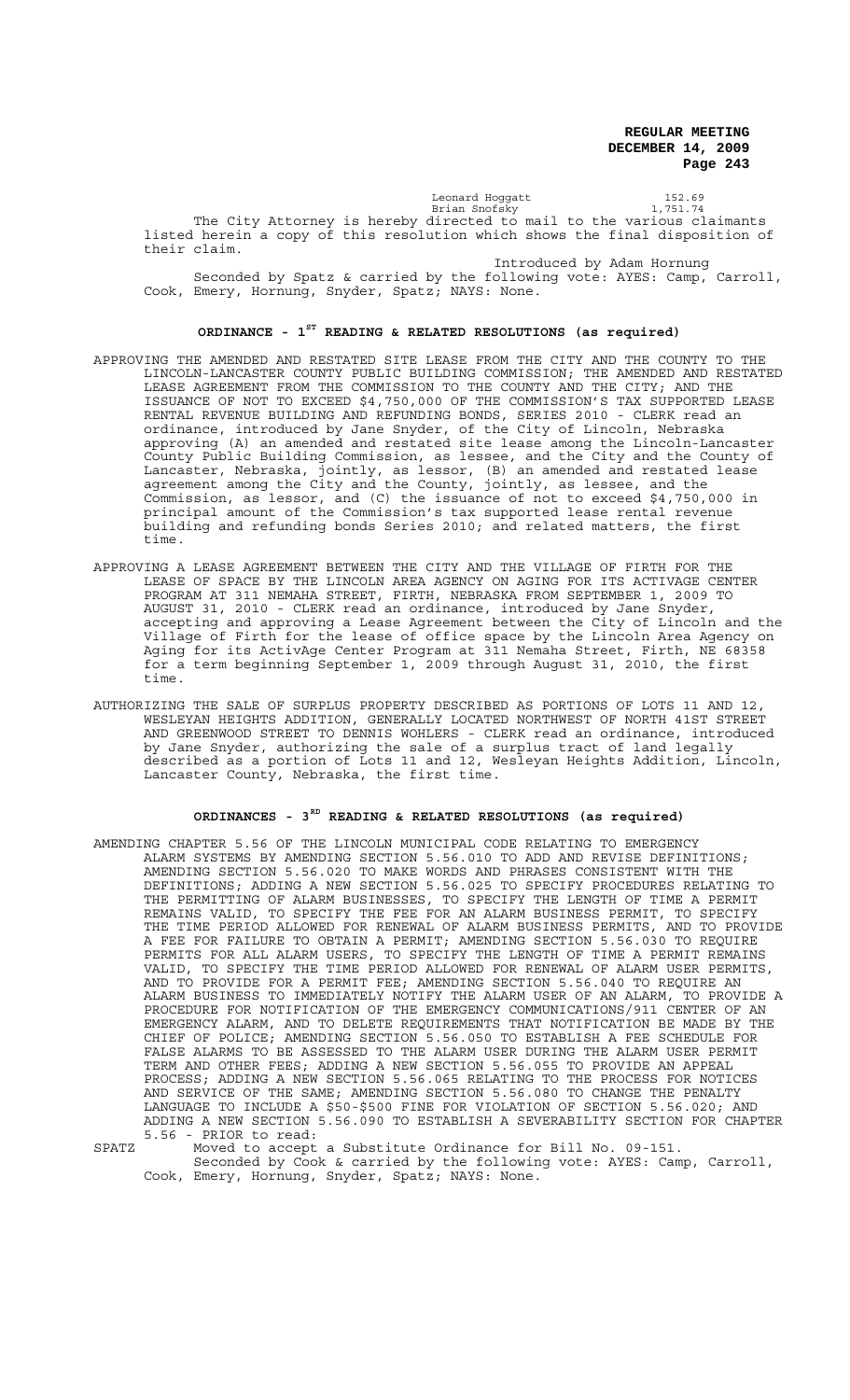COOK Moved to amend Bill No. 09-151S Substitute Ordinance in the following manner: 1. On page 5, between lines 14 and 15, insert the following language: **Commercial alarm user** shall mean any business entity with an alarm system designed, intended, or used at any location primarily used for business purposes or any location used for a business purpose in conjunction with a residential purpose other than a permitted home occupation as defined in Title 27 of the Lincoln Municipal Code. 2. On page 6, after line 22, insert the following new language: **Residential alarm user** shall mean any alarm system user with an alarm system designed, intended, or used at any location primarily used for residential purposes. 3. On page 9, between lines 20 and 21, insert the follo wing new language: (f) A permitted alarm business may accept as part of the alarm business, a completed alarm user registration and the alarm user registration fee, provided that the alarm business remits the required alarm user registration and alarm user registration fee to the City as required in this chapter. 4. On page 10, line 3, after the word "system" insert the following new language: or have their application submitted by the alarm business, provided the alarm business has agreed in advance to submit the alarm user's permit.<br>5. On page 10, line 10, after the word "installed" in: On page 10, line 10, after the word "installed" insert the following new language: including whether the location is primarily used for a business purpose, used for a business purpose in conjunction with a residential purpose, or used exclusively for a residential purpose 6. On page 10, line 12, after "\$100.00" insert the following new language: for a commercial alarm user and \$60.00 for a residential user 7. On page 10, lines 14 and 15, delete the first sentence of subsection (1) and insert in lieu thereof the following: Any alarm user permit application that is submitted by a permitted alarm business must be accompanied by a non-refundable processing fee of \$70.00 for a commercial alarm user, and \$40.00 for a residential alarm user. 8. On page 10, line 17, after "\$100.00" insert the following new language: for a commercial alarm user and \$60.00 for a residential alarm user 9. On page 10, line 18, after "year." insert a new sentence to read as follows: If the alarm user renewal application is submitted by a permitted alarm business, the non-refundable processing fee shall be \$70.00 for a commercial alarm user and \$40.00 for a residential alarm user. Seconded by Spatz & carried by the following vote: AYES: Camp, Carroll, Cook, Emery, Hornung, Snyder, Spatz; NAYS: None. CLERK Read an ordinance, introduced by John Spatz, amending Chapter 5.56 of the Lincoln Municipal Code relating to Emergency Alarm Systems by amending Section 5.56.010 to add and revise definitions; amending Section 5.56.020 to make words and phrases consistent with the definitions; adding a new Section 5.56.025 to specify procedures relating to the permitting of alarm businesses, to specify the length of time a permit remains valid, to specify the fee for an alarm business permit, to specify the time period allowed for renewal of alarm business permits, and to provide a fee for failure to obtain a permit; amending Section 5.56.030 to require permits for all alarm users, to specify the length of time a permit remains valid, to specify the time period allowed for renewal of alarm user permits, and to provide for a permit fee; amending Section 5.56.040 to require an alarm business to immediately notify the alarm user of an alarm, to provide a procedure for notification of the Emergency Communications/911 Center of an emergency alarm, and to delete requirements that notification be made by the Chief of Police; amending Section 5.56.050 to establish a fee schedule for false alarms to be assessed to the alarm user during the alarm user permit term and other fees; adding a new Section 5.56.055 to provide an appeal process; adding a new Section 5.56.065 relating to the process for notices and service of the same; amending Section 5.56.080 to change the penalty language to include a \$50- \$500 fine for violation of Section 5.56.020; adding a new Section 5.56.090 to establish a severability section for Chapter 5.56; and repealing Sections 5.56.010, 5.56.020, 5.56.030, 5.56.040, 5.56.050 and 5.56.080 of the Lincoln Municipal Code as hitherto existing, the third time. SPATZ Moved to pass the ordinance as amended. Seconded by Cook & carried by the following vote: AYES: Camp, Carroll,

Cook, Emery, Hornung, Snyder, Spatz; NAYS: None. The ordinance, being numbered **#19336**, is recorded in Ordinance Book #26, Page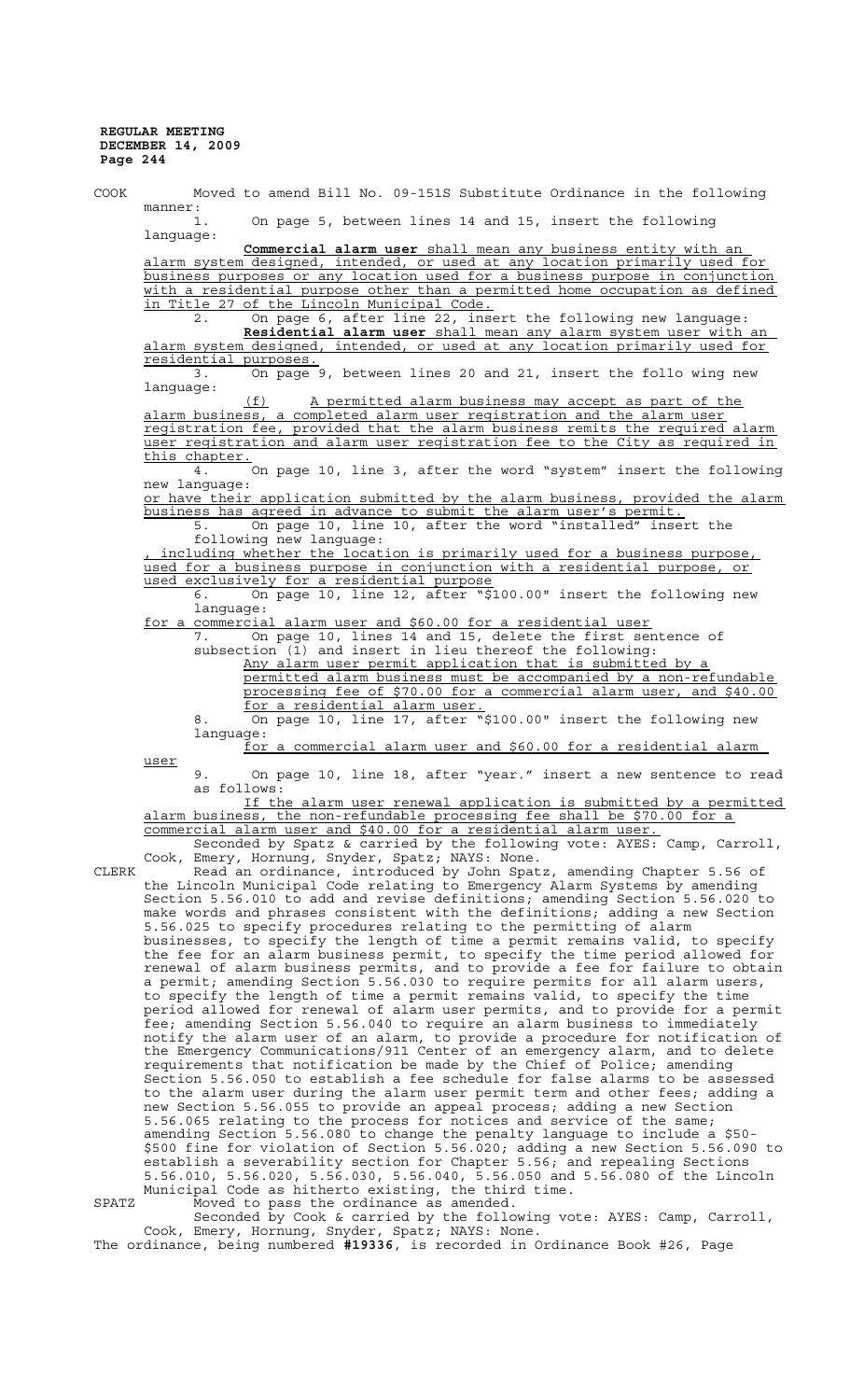ADOPTING AN AMENDED AND RESTATED CITY OF LINCOLN EMPLOYEES' RETIREMENT PLAN AND TRUST FOR CIVILIAN (NON-UNIFORMED SERVICE) EMPLOYEES PROVIDING FOR A CHANGE IN EMPLOYER CONTRIBUTIONS FOR EMPLOYEES HIRED AFTER A DATE CERTAIN AND ADOPTING IRS INTERIM AMENDMENTS NOS. 1 AND NO. 2. (10/5/09 - Action Delayed to 10/12/09) (10/12/09 - Action Delayed to 10/19/09) (10/19/09 - Action Delayed to 10/26/09) (10/26/09 - Action Delayed to 11/2/09) (11/2/09 - Action Delayed to 11/9/09) (11/9/09 - Action Delayed to 11/16/09) (11/16/09 - Action Delayed to 11/30/09) - PRIOR to reading:

SNYDER Moved to delay action of Bill No. 09-132 to 1/04/10. Seconded by Cook & carried by the following vote: AYES: Camp, Carroll, Cook, Emery, Hornung, Snyder, Spatz; NAYS: None.

CLERK Read an ordinance, introduced by Jane Snyder, adopting an amended and restated version of the City of Lincoln Employees' Retirement Plan and Trust to provide that the employer contribution for employees hired on or after November 4, 2010 will be an amount equal to 3% of an employee's compensation up to and including \$4,800.00 plus 6% of his or compensation in excess of \$4,800.00 plus 6% of his or compensation in excess of \$4,800.00; to adopt Interim Amendment No. 1 relating to final IRS regulations under Internal Revenue Code Section 415 and Section 411(d)(6); and to adopt Interim Amendment No. 2 relating to the plan qualification requirements under the Pension Protection Act of 2006 (PPA) and other I.R.S. guidance; and to repeal Ordinance No. 17685 as hitherto existing, the third time.

### **RESOLUTIONS - ACTION ONLY**

APPROVING THE BLOCK 68 REDEVELOPMENT AGREEMENT BETWEEN THE CITY AND ACHER ARMS, LLC, RELATING TO THE REDEVELOPMENT OF PROPERTY GENERALLY LOCATED BETWEEN 10TH, 11TH, M AND N STREET. (RELATED ITEMS: 09R-220, 09R-221)- PRIOR to reading:<br>HORNUNG Mo

Moved to amend Bill No. 09R-220 by accepting the Substitute City of Lincoln Redevelopment Agreement (Block 68) attached hereto to replace the Agreement currently attached as Attachment "A".

Seconded by Camp & carried by the following vote: AYES: Camp, Carroll, Cook, Emery, Hornung, Snyder, Spatz; NAYS: None.

CLERK Read the following resolution, introduced by Jonathan Cook, who moved its adoption:

A-85630 BE IT RESOLVED by the City Council of the City of Lincoln, Nebraska: That the agreement entitled City of Lincoln Redevelopment Agreement (Block 68) which is attached hereto, marked as Attachment "A" and made a part hereof by reference, between the City of Lincoln and Acher Arms, LLC, outlining certain conditions and understandings relating to the redevelopment of property generally located between 10th, 11th, M and N Streets by the construction of approximately 110 residential apartment units with associated first-floor commercial/retail space, approximately 110 hotel rooms, appr oximately 220 parking spaces and related public improvements and streetscape, is approved.

BE IT FURTHER RESOLVED that the Mayor is authorized to execute the Agreement on behalf of the City.

BE IT FURTHER RESOLVED that the City Clerk is directed to return one fully executed copy of this Agreement to Tonya Peters, Assistant City Attorney, for distribution to the parties.

BE IT FURTHER RESOLVED that the City Clerk is directed to record the Redevelopment Agreement or a summary memorandum thereof with the Register of Deeds, filing fees to be paid by the redevelopers.

Introduced by Jonathan Cook Seconded by Spatz & carried by the following vote: AYES: Camp, Carroll, Cook, Emery, Hornung, Snyder, Spatz; NAYS: None.

AMENDING THE FY 2009/10 CAPITAL IMPROVEMENT PROGRAM TO AUTHORIZE AND APPROPRIATE \$4.383 MILLION IN TIF FUNDS FOR THE BLOCK 68 REDEVELOPMENT PROJECT GENERALLY LOCATED BETWEEN 10TH, 11TH, M AND N STREETS. (RELATED ITEMS: 09R-220, 09R-221)- CLERK read the following resolution, introduced by Jonathan Cook, who moved its adoption:<br>A-85631 WHEREAS, Reso

A-85631 WHEREAS, Resolution No. A-85490, adopted by the City Council of Lincoln, Nebraska on August 24, 2009, adopted the fiscal year 2009-2010 annual budget for the City of Lincoln and further adopted the Capital Improvement Program attached to Resolution No. A-85490 as Schedule No. 5; and

WHEREAS, Resolution No. A-85490 appropriated all money received or to be received from the County of Lancaster, the State of Nebraska, or the United States, as well as from any grants, donations, or contributions received for public purposes and the interest thereon notwithstanding any sum limitation set forth in the annual budget; and

WHEREAS, Resolution No. A-85547 adopted by the City Council for the City of Lincoln adopted the Block 68 Redevelopment Project as an approved project within the Lincoln Center Redevelopment Plan; and

WHEREAS, a capital improvement project for the Block 68 Project was not included within Schedule No. 5 of the Annual Budget as a capital improvement project to be funded in fiscal year 2009-2010; and